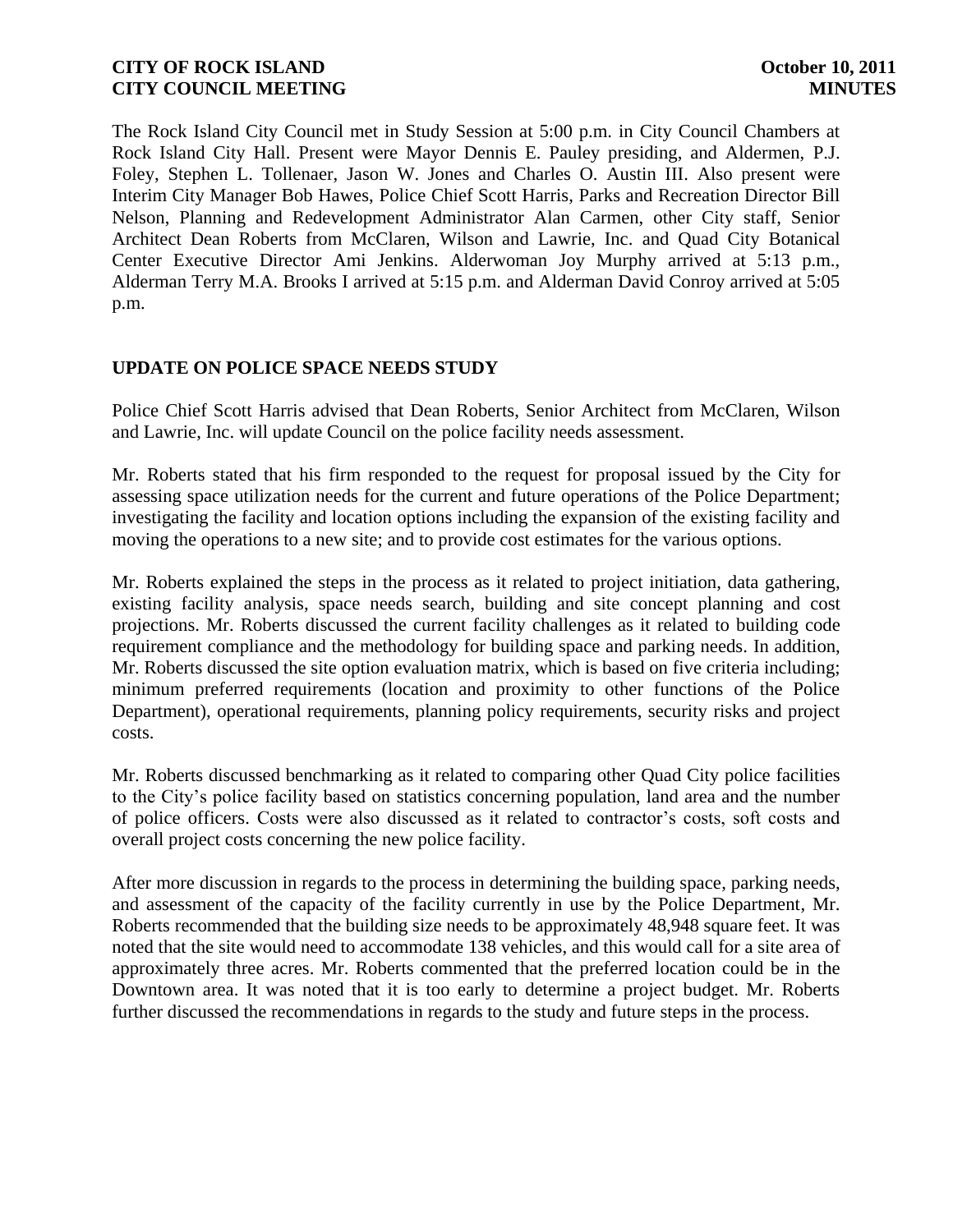### **QUAD CITY BOTANICAL CENTER UPDATE**

Ami Jenkins, Executive Director of the Quad City Botanical Center presented an update to Council on the Botanical Center. Ms. Jenkins advised that the main attraction of the facility is the tropical sun garden. However, the Botanical Center has added several new features including a garden train exhibit, children's secret garden and butterfly habitat. It was noted that work is underway on the Children's Garden.

Ms. Jenkins indicated that the Botanical Center's programs include education, special events, travel club, art in the gardens, private rentals, development (memberships, memorials and capital campaigns), volunteer and intern programs. Ms. Jenkins further discussed the programs.

It was noted that the Quad City Botanical Center focuses generally on raising operating funds for the facility, but also focuses on raising capital funds for the Children's Garden, program development, membership retention, private rentals, corporate sponsorship and building partnerships and alliances.

Ms. Jenkins discussed the facility's goals that were identified in their 2008 Strategic Plan and their accomplishments. Various noted accomplishments included; restoring funds to restricted grant accounts; reduced aged payables to "current to 30 days owing" and raised debt for building repairs totaling \$180,000.00.

Ms. Jenkins advised that the Botanical Center went out to the community via a survey to ask people how the center was doing in the community. It was noted that the survey indicated that the majority of people that have visited the center have done so in the last six years. Ms. Jenkins stated that the most valuable experience that the respondents reported was learning about plants. Ms. Jenkins commented that the major reason guests do not visit is due to lack of time.

Parks and Recreation Director Bill Nelson discussed the methodology in regards to the survey.

Ms. Jenkins discussed the Quad City Botanical Center's new Strategic Plan for Fiscal Years 2011 through 2014. It was noted that by the end of Fiscal Year 2012, various goals they want to achieve include; finish the year \$10,000.00 over budget; break ground on the first phase of the Children's Garden and raise funds for the second phase of the Children's Garden. Ms. Jenkins also discussed the colored drawings and site plan for the master plan in regards to the Children's Garden.

#### **ARSENAL GATEWAY AND CENTRAL CITY NEIGHBORHOOD PLAN**

Planning and Redevelopment Administrator Alan Carmen discussed the Arsenal Gateway and Central Neighborhood planning process. Mr. Carmen stated that one of the components in the planning process was related to the Old Lincoln School initiative in which there was an unresolved issue as to whether or not Council wanted to proceed on both planning studies. Mr. Carmen indicated that Council decided to move forward to solicit demolition bids by July of next year for the demolition of the building. Mr. Carmen advised that staff is also in the process of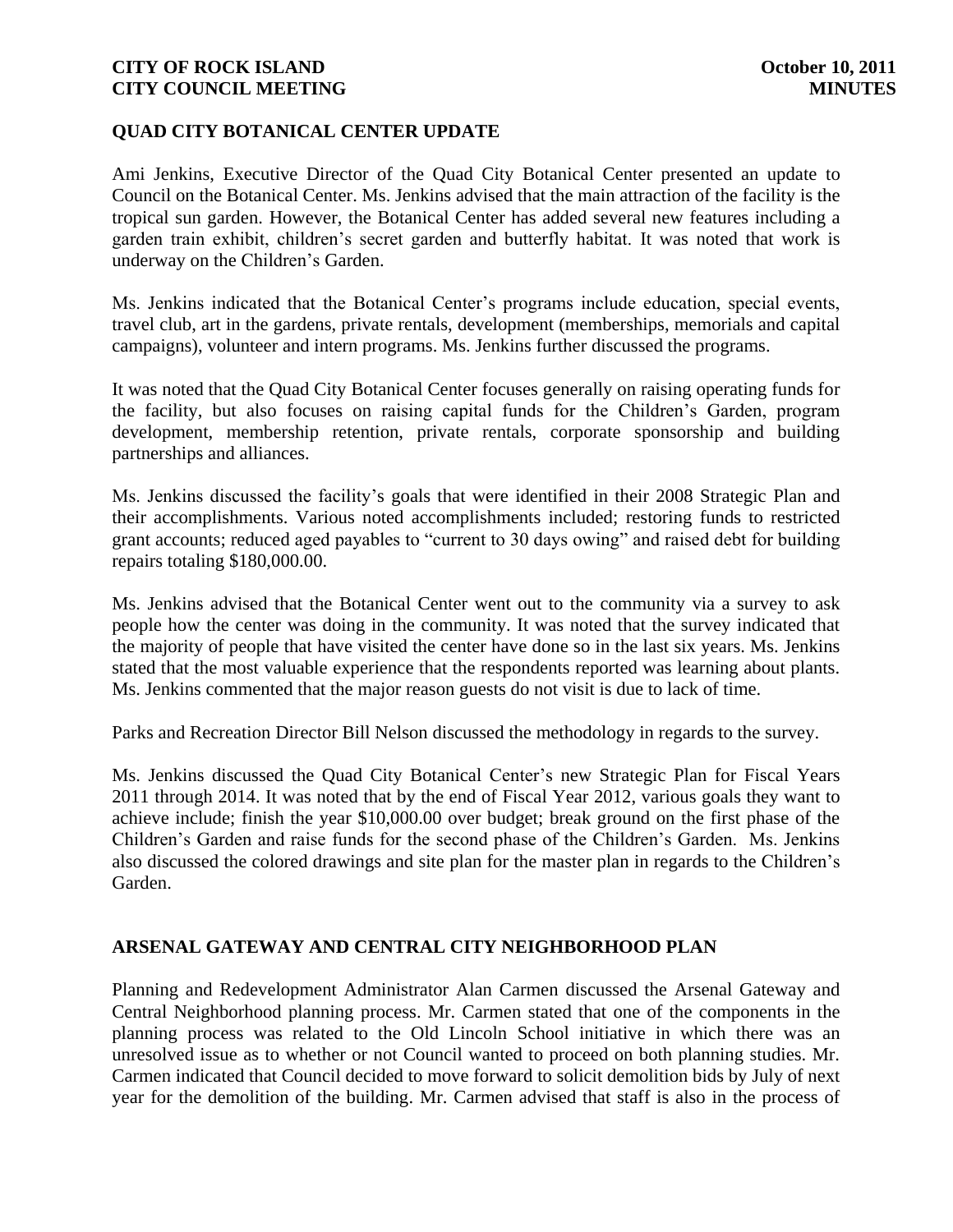securing bids for placing a tarp on the roof of Old Lincoln School to make it safer for renovation or demolition.

It was noted that staff is preparing to move forward with requesting proposals for consultant studies for the Arsenal Gateway and Central Neighborhood area. Mr. Carmen then defined the areas. The Arsenal Gateway Business Park is between the river and  $5<sup>th</sup>$  Avenue, and  $20<sup>th</sup>$  and  $31<sup>st</sup>$ Streets and the Central Neighborhood area is between  $20^{th}$  and  $24^{th}$  Streets and  $5^{th}$  and  $7^{th}$ Avenues. It was noted that the Arsenal Gateway area includes the Quad City Botanical Center, QCCA Expo Center and Jackson Square, and borders The District and the Central Neighborhood area. In addition, the Central Neighborhood includes the northern edge of the Broadway Historic area and a portion of the Downtown. Mr. Carmen further discussed the layout of the areas.

Mr. Carmen discussed vacant properties, at risk properties and underused properties as it related to the Arsenal Gateway and Central Neighborhood areas. Mr. Carmen advised that there needs to be a policy direction in terms of what should happen to the properties. Mr. Carmen pointed out that this planning process will identify what options there are in terms of land use, policy planning, investment and reinvestment strategies, potential demolition strategies for some of the properties, and to set long range direction for what will happen to both neighborhoods and how they link to one another.

Mr. Carmen stated that staff is recommending to move forward with the planning process (consultant driven). Mr. Carmen added that the studies can be prepared for both areas for \$75,000.00 with \$10,000.00 come from Gaming funds.

Council discussed the issue and came to a consensus to move forward with staff's recommendation. Mr. Carmen stated that staff will put together the requests for proposals in the next several weeks and the process should be complete by the mid part of next year. Council then discussed steering committees as it related to the process.

#### **TRAILERS PARKING IN RESIDENTIAL NEIGHBORHOODS**

Council discussed trailers parking in residential neighborhoods.

Alderman Conroy advised that he is seeing more and more where utility trailers and other trailers are being parked in residential areas. Alderman Conroy indicated that there is a critical need for the City to not allow parking of certain types of vehicles on City streets in residential areas. Alderman Conroy added that his would target people that are keeping these vehicles in front of their yards for a week or a month. Alderman Conroy commented that he would like to see an ordinance that restricts utility vehicles from being parked on residential streets.

Council discussed the enforcement component of an ordinance as it related to complaints, and what the ordinance would entail in regards to other restrictions for these vehicles. In addition, Council discussed trailers parking on streets as it related to time limits concerning special projects including lawn mowing services or tree trimming services.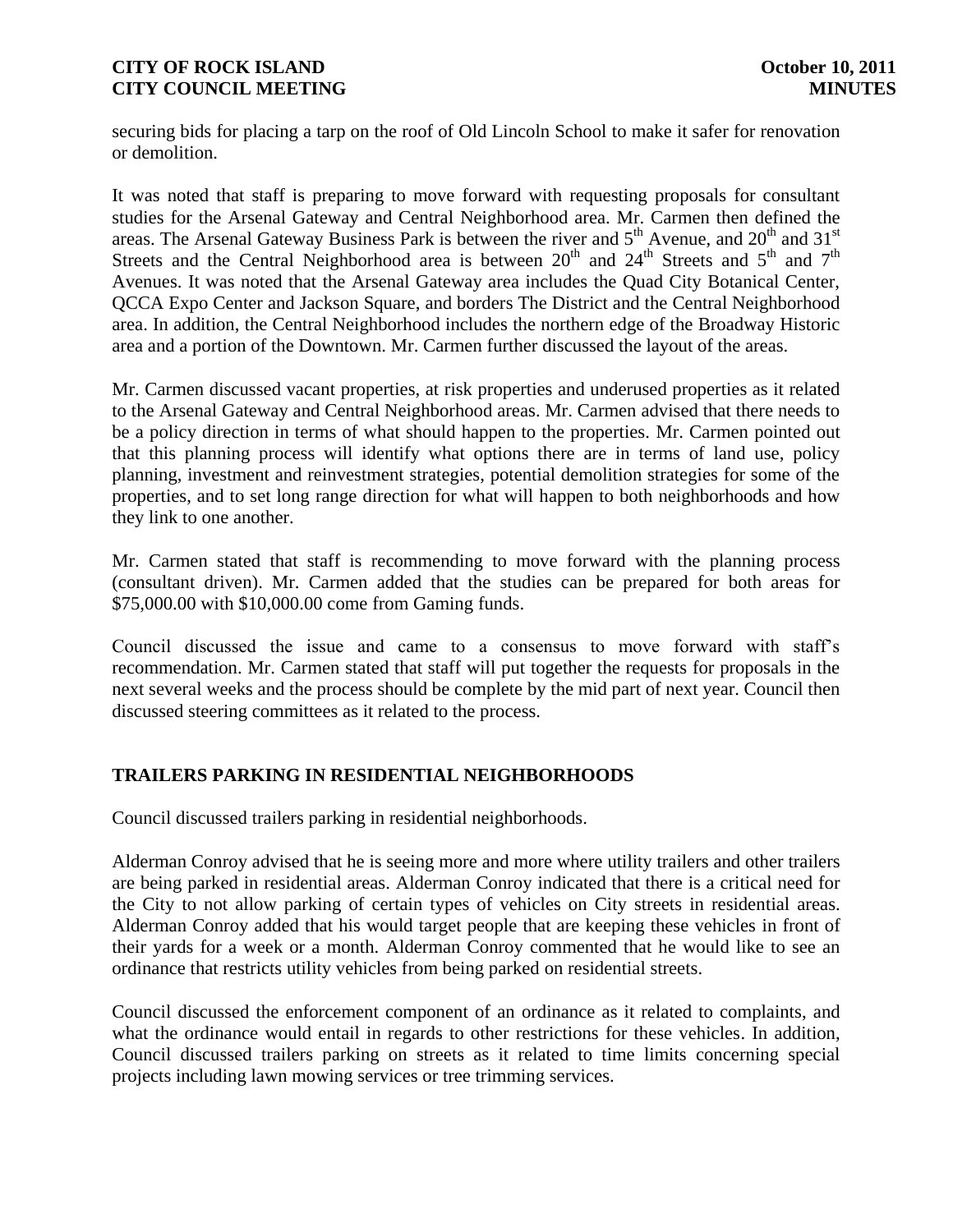Alderman Conroy stated that he would like to take a look at other Cities existing ordinances for comparing and making adjustments.

Alderwoman Murphy stated that she would also like to look at other existing ordinances. Alderwoman Murphy advised that it gets to be a burden on the neighborhood when two or three trucks with trailers are parked in the street every single day; it becomes a problem for the neighborhood.

Council discussed utility trailers as it related to parking the vehicles in garages or in driveways in residential neighborhoods. Council also discussed the current ordinance that addresses roll-off containers.

Alderman Jones discussed recreational vehicles as it related to parking these vehicles in residential areas.

Interim City Manager Hawes discussed development of an ordinance in regards to utility trailers parking in residential neighborhoods as it related to complaints and the enforcement component.

### **EXECUTIVE SESSION**

A motion was made by Alderman Jones and seconded by Alderman Conroy to recess to Executive Session on matters of Personnel and Litigation. The motion carried on a roll call vote. Those voting Aye being, Alderman Foley, Alderman Tollenaer, Alderman Jones, Alderwoman Murphy, Alderman Austin, Alderman Brooks and Alderman Conroy; those voting No, none. The meeting was recessed at 6:00 p.m.

Mayor Pauley reconvened the regular meeting at 6:16 p.m.

#### **ADJOURNMENT**

A motion made by Alderman Jones and seconded by Alderman Conroy to adjourn the meeting carried by the following Aye and No vote. Those voting Aye being Alderman Foley, Alderman Tollenaer, Alderman Jones, Alderwoman Murphy, Alderman Austin, Alderman Brooks and Alderman Conroy; those voting No, none.

The meeting was adjourned at 6:17 p.m.

\_\_\_\_\_\_\_\_\_\_\_\_\_\_\_\_\_\_\_\_\_\_\_\_\_\_\_\_\_\_ Aleisha L. Patchin, City Clerk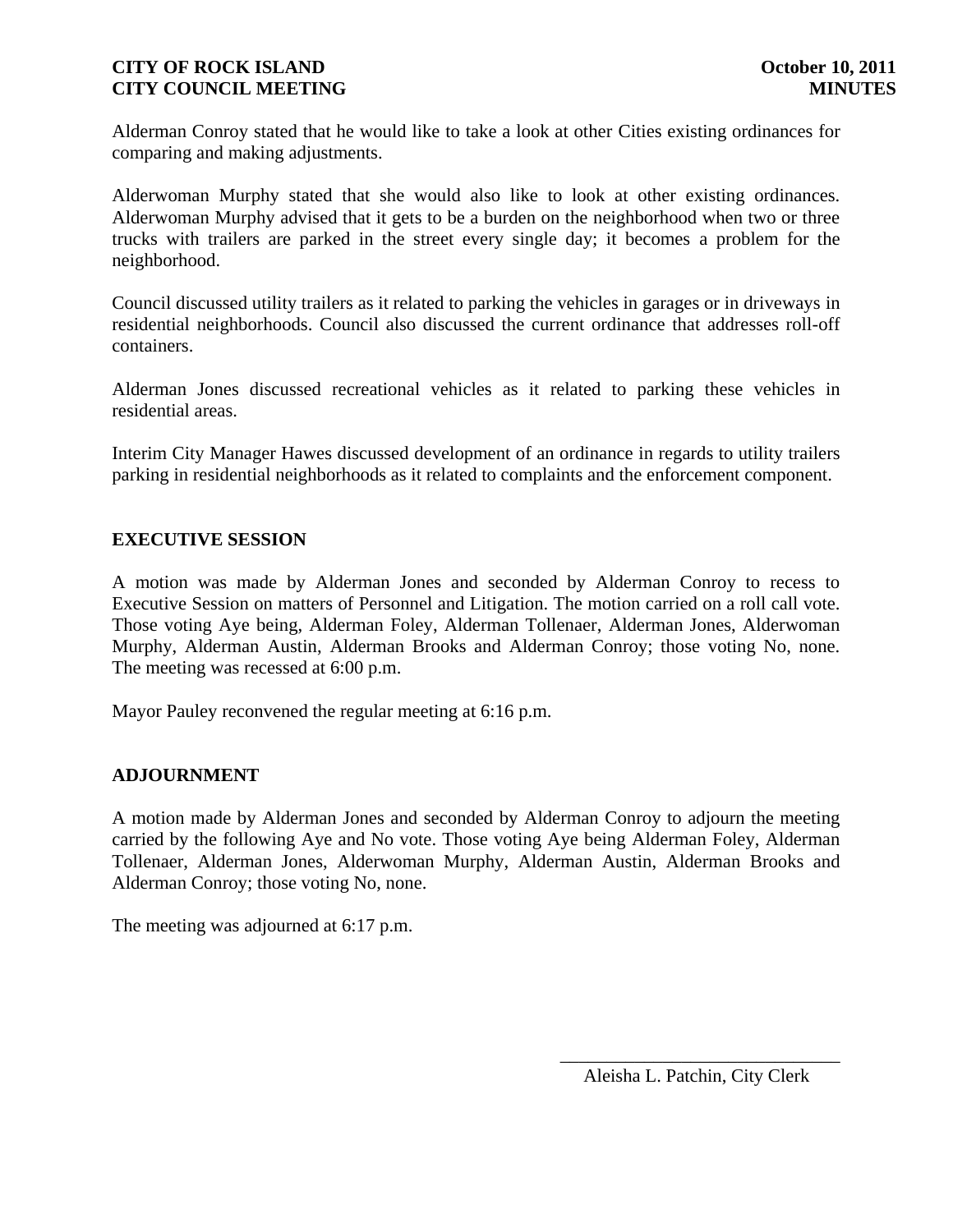Rock Island City Council met in regular session at 6:45 p.m. in Council Chambers of Rock Island City Hall. Present were Mayor Dennis E. Pauley presiding, and Aldermen, P. J. Foley, Stephen L. Tollenaer, Jason W. Jones, Joy Murphy, Charles O. Austin III, Terry M.A. Brooks I and David Conroy. Also present was Interim City Manager Bob Hawes.

#### **Introductory Proceedings**

Mayor Pauley called the meeting to order and led in the Pledge of Allegiance. Alderman Austin gave the Invocation.

### Agenda Item #5 **Minutes of the Meeting of October 3, 2011.**

A motion was made by Alderman Austin and seconded by Alderman Jones to approve the Minutes of the Meeting of October 3, 2011, The motion carried by the following Aye and No vote; those voting Aye being, Alderman Foley, Alderman Tollenaer, Alderman Jones, Alderwoman Murphy, Alderman Austin, Alderman Brooks and Alderman Conroy; those voting No, none.

### Agenda Item #6 **Update Rock Island by Mayor Pauley.**

Mayor Pauley stated that on September  $29<sup>th</sup>$ , more than 70 Rock Island residents, College Hill business owners and Augustana College students and faculty participated in a workshop to help determine the design aesthetic of College Hill District. It was noted that now anyone can register their preferences to enhance the ambience of College Hill District through streetscape changes, landscaping, streetlights, street furniture and more by taking an on-line survey. Mayor Pauley indicated that the survey is available at [www.thelakotagroup.com/collegehill/](http://www.thelakotagroup.com/collegehill/) until midnight, Wednesday, October 12<sup>th</sup>.

Mayor Pauley offered that the City of Rock Island has been engaged in a planning process with College Hill business stakeholders to create a future vision for this unique neighborhood business district centered around two nodes along  $14<sup>th</sup>$  Avenue at  $30<sup>th</sup>$  and  $38<sup>th</sup>$  Streets.

Mayor Pauley commented that the Rock Island Public Library Children's Department will offer two weeks of activities to keep children busy while Rock Island/Milan are on fall break from October 10 to October 21, 2011. The Mayor added that all of the events are free and open to the public. It was noted to please visit the Rock Island Public Library website at [www.rockislandlibrary.org](http://www.rockislandlibrary.org/) or call (309) 732-7323 for a complete listing of the activities and for more events.

Mayor Pauley indicated that one of Rock Island's [100 Most Significant Unprotected Structures](http://r20.rs6.net/tn.jsp?llr=kjh86ncab&et=1107991156354&s=151&e=0015adstKfo1Cn__TsAizQItJve_Q3SXZNzMqQQR-62Fa8c6JZ0vfOkh1mXDL1HyCxxO6mKqiHwtdmgvm2PFzcYbJQVYpxibtCd5gW2VOgvH-vQhWAVcsnZcqMrkaqb4wKT59VvYjO3T00=) is looking for a new owner. It was noted that the City currently has a right-of-entry to demolish the [Charles Jewell House](http://r20.rs6.net/tn.jsp?llr=kjh86ncab&et=1107991156354&s=151&e=0015adstKfo1Cl6PXMQyfxeWWgYLZG1oH7aOeRTDhAYJmwWts4m3cx1Bvn4jF7ER5li9LYbZdGKGyRXmoB9IAkXH4s2XD6s6ovdSD75QOfB_X2upXzCktHNjl60l412rdDx_Q54feZwj3c=) at 552 31<sup>st</sup> Street, considered to be Rock Island's most intact Folk Victorian home. Mayor Pauley stated that to help save this noteworthy building, call Alan Carmen at (309) 732-2900 if interested.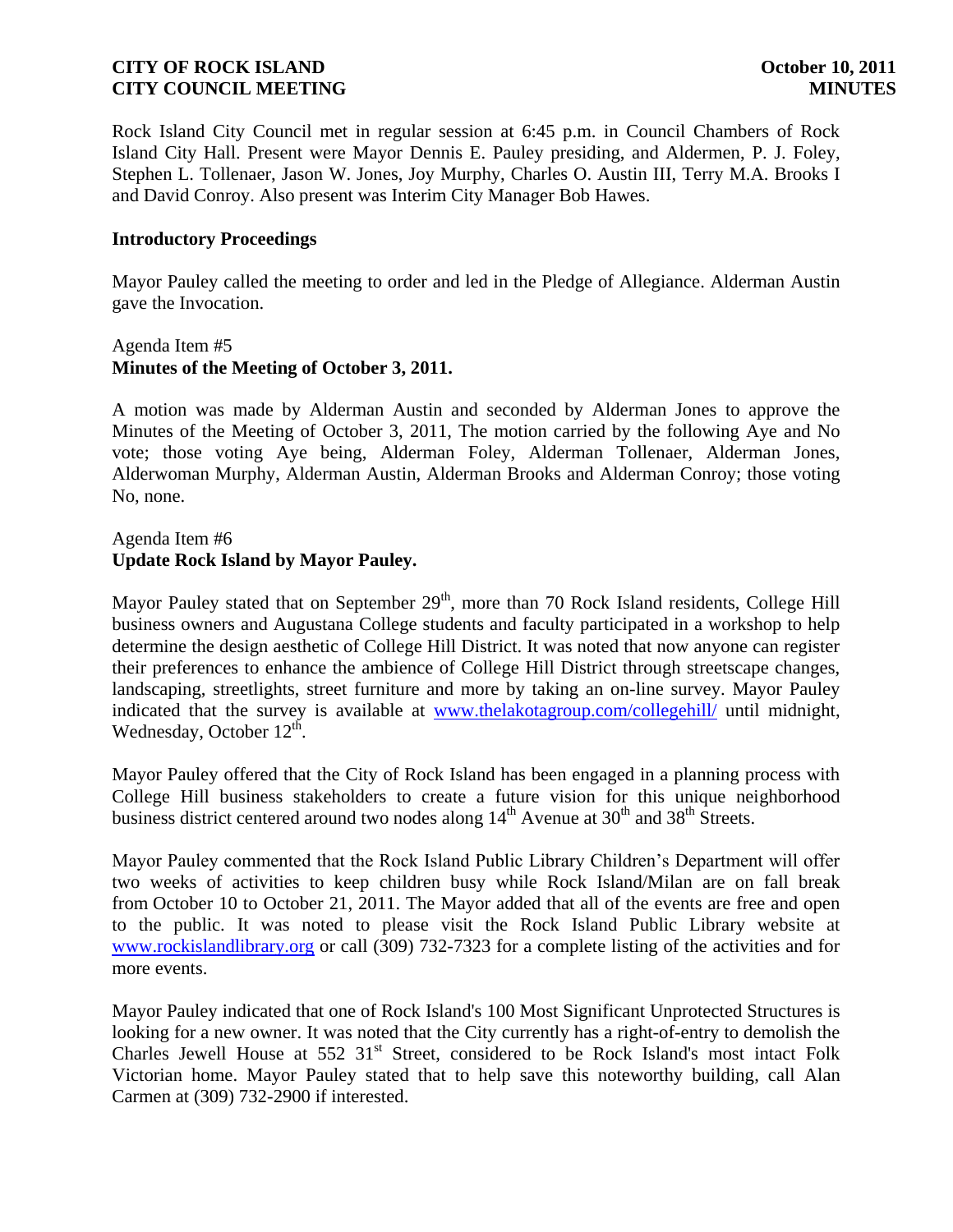### Agenda Item #7 **United Way Presentation.**

Special Projects Manager Sally Heffernan and Co-Chairman for the 2011 United Way Campaign stated that this is rally week for the City of Rock Island. Ms. Heffernan indicated that to kick-off the campaign, two rallies were held this morning in the Police Department. Ms. Heffernan then presented the 2011 United Way video to Council.

Mr. Bruce Pieper, a loaned executive volunteer from United Way, thanked the City for their support last year. Mr. Pieper stated that a rally will be held for each department in the City. It was noted that the campaign video will be shared, which shows how United Way is helping advance education, income and health in the Quad Cities. Mr. Pieper commented that during the rallies, Achieve Quad Cities will be discussed, which is a program to help increase graduation rates by 5% in the next 10 years. Mr. Pieper indicated that United Way is meeting the immediate needs of the community by funding 93 programs and 48 partner agencies.

Kristia Tinsley of the Martin Luther King Center discussed some of the King Center's programs that have benefitted from United Way. Ms. Tinsley stated that the Martin Luther King Center serves twenty-five thousand people every year through a variety of services. It was noted that United Way funding supports the afterschool program, summer day camp, drug prevention and the tax return program. Ms. Tinsley advised that the Martin Luther King Center serves over two thousand kids annually. It was noted that 65% of the children are improving their grades from the beginning to the end of the year. Ms. Tinsley commented that 80% of children have improved their school attendance, and 90% have demonstrated positive decision making skills in regards to alcohol, tobacco and other drugs. Ms. Tinsley further discussed how the Martin Luther King Center benefits from United Way.

Ms. Heffernan thanked Council for the support and for allowing an active United Way program in the City.

Mayor Pauley stated that in 2010, the Safer Communities Task Force was set up to discuss and recommend how to make Rock Island an even greater and safer place for the community. It was noted that as a result of the work of the Safer Communities Task Force, it was determined that more mentoring is needed in the field of education. Jerry Jones, Executive Director of the Martin Luther King Jr. Center was asked to take a look at how to approach this issue. Mayor Pauley indicated that after review, Jerry focused in on Achieve Quad Cities. Mayor Pauley stated that Rock Island has a great education system both public and private, but some students still don't get the attention they need to succeed. Mayor Pauley indicated that three ways one can get involved with Achieve Quad Cities includes; becoming a career navigator mentor, providing job shado**w** opportunities and giving classroom presentations.

Mayor Pauley encouraged everyone to get involved in the schools and help students so that Rock Island can have the highest graduation rate of any community.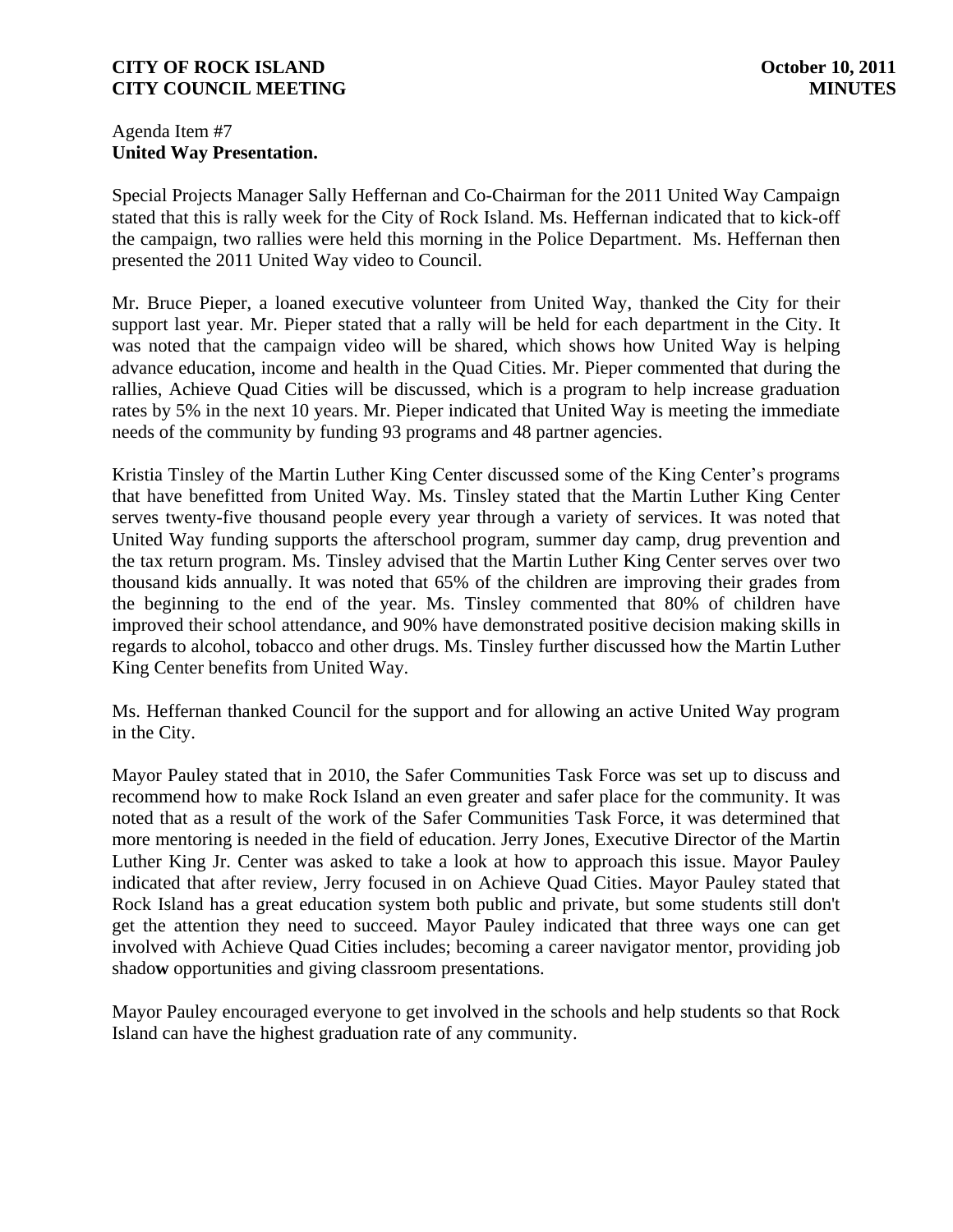#### Agenda Item #8

## **Proclamation declaring Saturday, October 15, 2011 as Rock Island County NAACP Day.**

Mayor Pauley read the proclamation. Mr. Willie Seward accepted the proclamation, and thanked the Mayor and Council for the proclamation.

Mayor Pauley advised that the event will be held at the i-Wireless Center this Saturday night beginning at 6:00 p.m.

#### Agenda Item #9

## **A Special Ordinance amending a Special Ordinance by extending the current no parking**  zone on the south side of 16<sup>th</sup> Avenue from twenty (20) feet to forty (40) feet from the west **edge of the driveway at 4508 16th Avenue.**

Alderman Austin moved and Alderwoman Murphy seconded to consider, suspend the rules and pass the ordinance. The motion carried by the following Aye and No vote: those voting Aye being, Alderman Foley, Alderman Tollenaer, Alderman Jones, Alderwoman Murphy, Alderman Austin, Alderman Brooks and Alderman Conroy; those voting No, none.

#### Agenda Item #10

## **A Special Ordinance regarding the removal of a handicapped parking space at 1001 20th Street.**

It was moved by Alderman Jones and seconded by Alderman Foley to consider, suspend the rules and pass the ordinance. The motion carried by the following Aye and No vote; those voting Aye being, Alderman Foley, Alderman Tollenaer, Alderman Jones, Alderwoman Murphy, Alderman Austin, Alderman Brooks and Alderman Conroy; those voting No, none.

## Agenda Item #11 **A Special Ordinance regulating parking on private property at 1228 30th Stree**t.

Alderman Tollenaer moved and Alderwoman Murphy seconded to consider, suspend the rules and pass the ordinance. The motion carried by the following Aye and No vote: those voting Aye being, Alderman Foley, Alderman Tollenaer, Alderman Jones, Alderwoman Murphy, Alderman Austin, Alderman Brooks and Alderman Conroy; those voting No, none.

Agenda Item #12 **CLAIMS**

It was moved by Alderman Austin and seconded by Alderwoman Murphy to accept the following reports and authorize payments as recommended. The motion carried by the following Aye and No vote: those voting Aye being Alderman Foley, Alderman Tollenaer, Alderman Jones, Alderwoman Murphy, Alderman Austin, Alderman Brooks and Alderman Conroy; those voting No, none.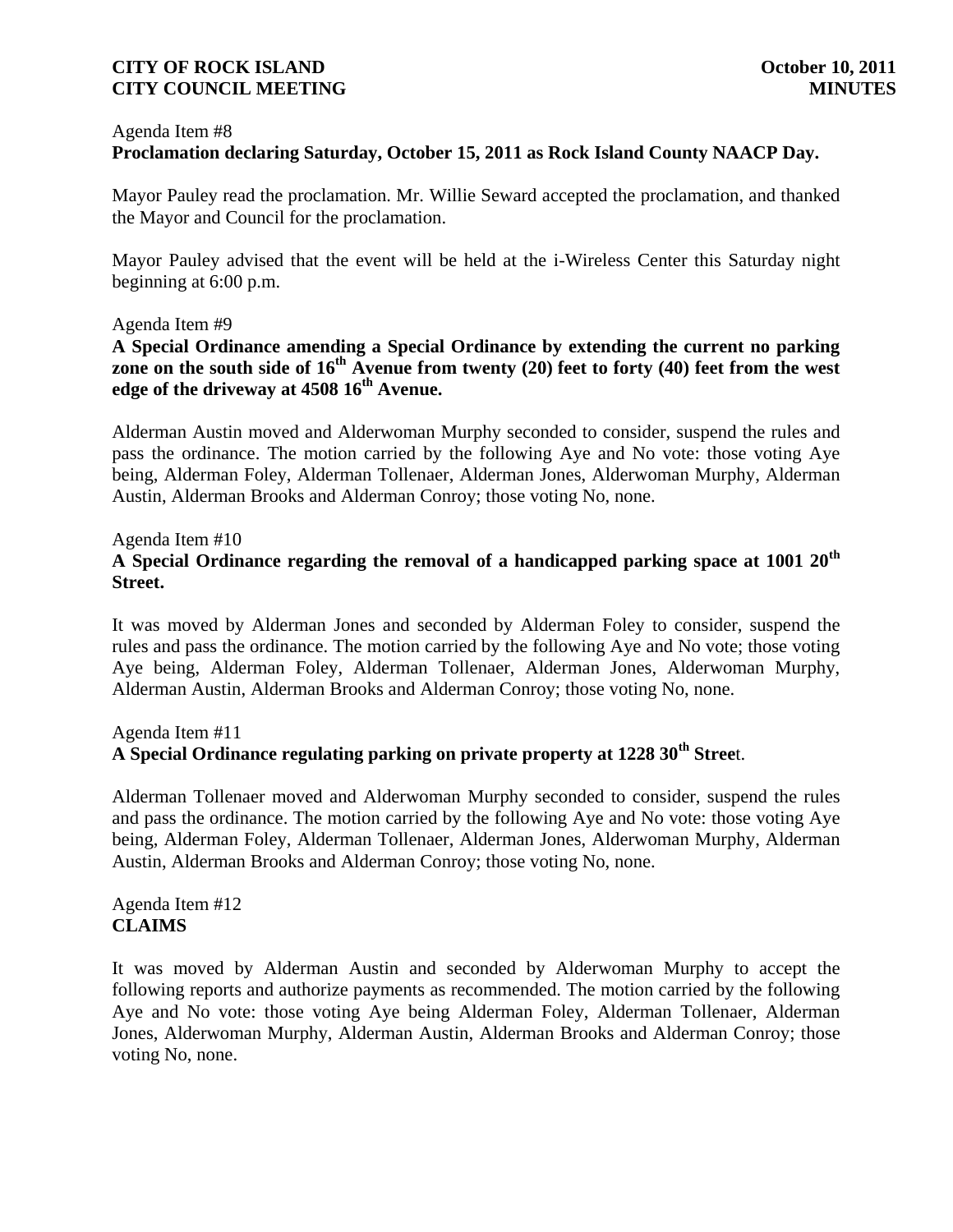- a. Report from the Administrative Services Department regarding payment in the amount of \$15,150.00 to ESRI, Inc. for the annual GIS software maintenance. (014)
- b. Report from the Administrative Services Department regarding payment in the amount of \$10,740.00 to Azteca Systems, Inc. for the Cityworks System annual update and support maintenance. (015)
- c. Report from the Public Works Department regarding payment #3 in the amount of \$125,950.67 to Walter D. Laud, Inc. for services provided for the  $25<sup>th</sup>$  Avenue Reconstruction from  $17<sup>th</sup>$  to  $24<sup>th</sup>$  Street project. (288)
- d. Report from the Public Works Department regarding payment #4 and final in the amount of \$125,407.47 to Langman Construction, Inc. for services provided for the  $26<sup>th</sup>$  Avenue Reconstruction from  $32<sup>nd</sup>$  to  $34<sup>th</sup>$  Street project. (289)
- e. Report from the Public Works Department regarding payment #12 in the amount of \$4,668.00 to the Treasurer of the State of Illinois for the City's share of the IL 92 Resurfacing from  $38<sup>th</sup>$  Street to the Moline border project. (291)

### Agenda Item #13 **Claims for the week of September 30 through October 6 in the amount of \$1,142,050.46.**

Alderman Conroy moved and Alderman Foley seconded to allow the claims. The motion carried by the following Aye and No vote: those voting Aye being, Alderman Foley, Alderman Tollenaer, Alderman Jones, Alderwoman Murphy, Alderman Austin, Alderman Brooks and Alderman Conroy, those voting No, none.

## Agenda Item #14 **Payroll for the weeks of September 19 through October 2 in the amount of \$1,278,026.46.**

It was moved by Alderman Foley, seconded by Alderwoman Murphy to allow the payroll. The motion carried by the following Aye and No vote: those voting Aye being Alderman Foley, Alderman Tollenaer, Alderman Jones, Alderwoman Murphy, Alderman Austin, Alderman Brooks and Alderman Conroy; those voting No, none.

#### Agenda Item #15

### **Report from the Public Works Department regarding bids for Aerobic Aeration Unit Cleaning at the Southwest Treatment Plant, recommending rejecting the bid from Valley Construction in the amount of \$92,840.00.**

It was moved by Alderman Conroy and seconded by Alderman Austin to reject the bid as recommended and re-let the project for bid.

Discussion followed with Alderman Conroy inquiring as to whether the rejected bid was due to the amount of the bid being too high.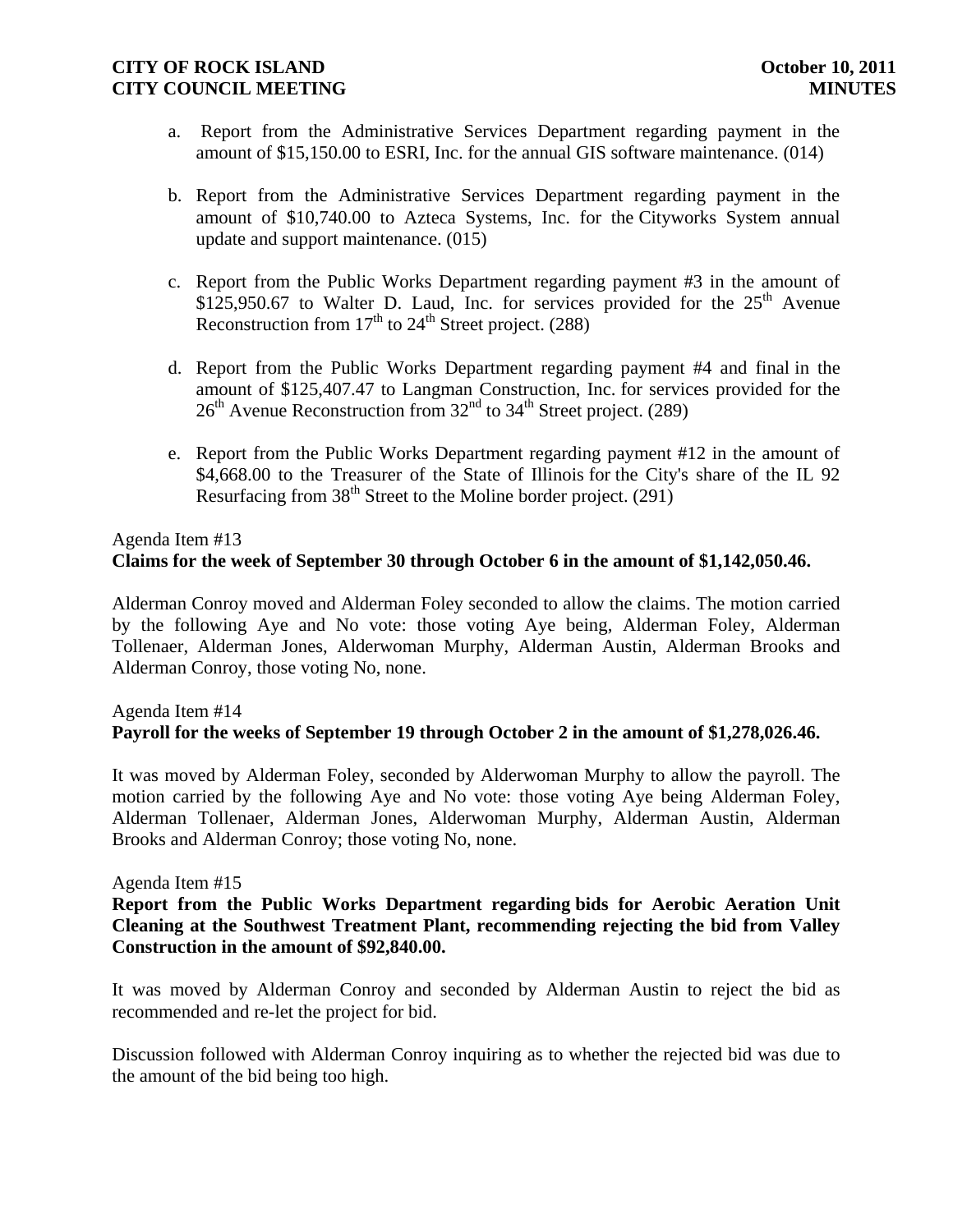Interim City Manager Hawes stated yes, and due to only one bid being submitted.

After discussion, the motion carried by the following Aye and No vote; those voting Aye being, Alderman Foley, Alderman Tollenaer, Alderman Jones, Alderwoman Murphy, Alderman Austin, Alderman Brooks and Alderman Conroy; those voting No, none.

#### Agenda Item #16

### **Report from the Community and Economic Development Department regarding the Citizen's Advisory Committee recommendations for Fiscal Year 2012-2013 Gaming Fund allocations.**

Alderman Tollenaer moved and Alderman Jones seconded to approve the allocations as recommended. The motion carried by the following Aye and No vote: those voting Aye being, Alderman Foley, Alderman Tollenaer, Alderman Jones, Alderwoman Murphy, Alderman Austin, Alderman Brooks and Alderman Conroy, those voting No, none.

#### Agenda Item #17

### **Report from the Police Department regarding the hours for Halloween Trick or Treat, recommending Monday, October 31, 2011 from 5:00 pm to 8:00 pm in the City of Rock Island.**

It was moved by Alderman Conroy and seconded by Alderman Foley to approve the Trick or Treat hours as recommended. The motion carried by the following Aye and No vote; those voting Aye being, Alderman Foley, Alderman Tollenaer, Alderman Jones, Alderwoman Murphy, Alderman Austin, Alderman Brooks and Alderman Conroy; those voting No, none.

#### Agenda Item #18

**Report from the Community and Economic Development Department regarding a request from the Plumbers and Pipefitters Local Union #25 for a Riverfront Corridor Overlay District site plan review for a proposed lighted freestanding sign in the north front yard at 4600 46th Avenue.** 

Alderwoman Murphy moved and Alderman Jones seconded to approve **t**he request as recommended, subject to adding low level landscaping around the sign. The motion carried by the following Aye and No vote: those voting Aye being, Alderman Foley, Alderman Tollenaer, Alderman Jones, Alderwoman Murphy, Alderman Austin, Alderman Brooks and Alderman Conroy, those voting No, none.

#### Agenda Item #19

#### **Report from the Community and Economic Development Department regarding a request from the City to vacate 13th Avenue between Mill Street and the Iowa Interstate Railroad tracks.**

It was moved by Alderman Jones and seconded by Alderman Austin to approve the request as recommended and refer to the City Attorney for an ordinance.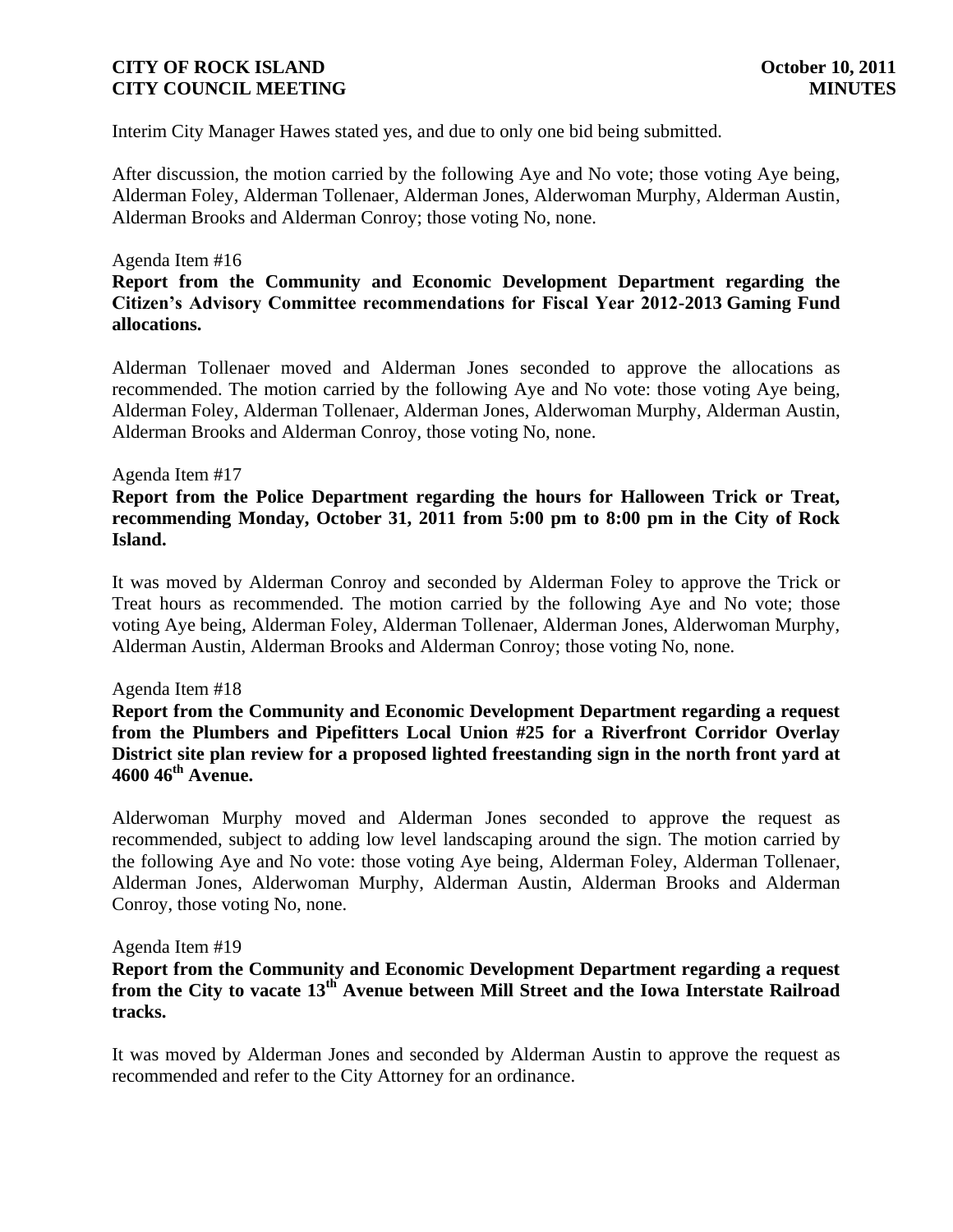Discussion followed. Alderman Tollenaer stated that some of the property was already vacated near Mill Street and 18<sup>th</sup> Avenue and inquired as to whether this was the same property owner on the other end.

Interim City Manager Bob Hawes responded no. Mr. Hawes advised that this is the street that goes through the middle of what will be the sewage treatment plant. It was noted that the City owns the property on both sides. Mr. Hawes added that it will still be owned by the City, but will not be a street right of way anymore.

After discussion, the motion carried by the following Aye and No vote; those voting Aye being, Alderman Foley, Alderman Tollenaer, Alderman Jones, Alderwoman Murphy, Alderman Austin, Alderman Brooks and Alderman Conroy; those voting No, none.

#### Agenda Item #20

**Report from the Community and Economic Development Department regarding a request from Augustana College to vacate the north/south alley east of 38th Street between 6th and 7 th Avenues**.

Alderman Tollenaer moved and Alderman Foley seconded to approve the request as recommended and refer to the City Attorney for an ordinance.

Discussion followed. Ms. Dorothy Austin of 610 39<sup>th</sup> Street stepped forward. Ms. Austin had concerns in regards to whether or not she would be allowed access now and in the future after the alley has been vacated. Ms. Austin noted that she received a letter from Augustana College stating that she would have access.

Mayor Pauley stated to Ms. Austin that this issue was reviewed with the legal staff and access will always be allowed. The Mayor added that a clause will be written into the ordinance with Augustana College.

After discussion, the motion carried by the following Aye and No vote: those voting Aye being, Alderman Foley, Alderman Tollenaer, Alderman Jones, Alderwoman Murphy, Alderman Austin, Alderman Brooks and Alderman Conroy; those voting No, none.

#### Agenda Item #21

**Report from the Community and Economic Development Department regarding a request from Divia Dunbar to apply for a Special Use Permit to locate a lighted freestanding sign to advertise her party planning business in the front yard of her residence at 1618 7th Street.**

It was moved by Alderman Tollenaer and seconded by Alderman Foley to allow for the application of the Special Use Permit as recommended. The motion carried by the following Aye and No vote; those voting Aye being, Alderman Foley, Alderman Tollenaer, Alderman Jones, Alderwoman Murphy, Alderman Austin, Alderman Brooks and Alderman Conroy; those voting No, none.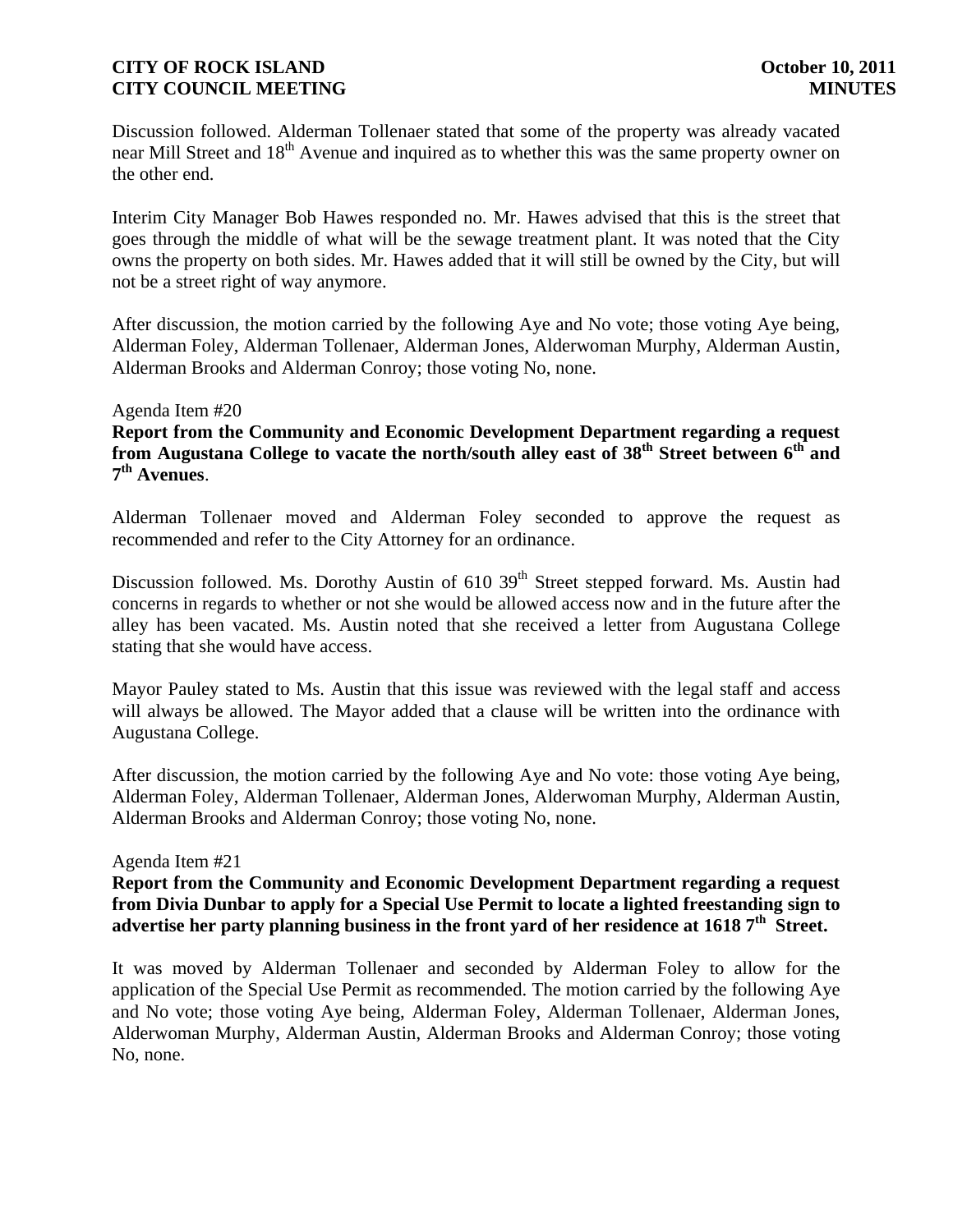#### Agenda Item #22

## **Report from the Mayor regarding an appointment and reappointment to the Housing Authority Board.**

Alderman Conroy moved and Alderman Tollenaer seconded to approve the appointment and reappointment as recommended. The motion carried by the following Aye and No vote: those voting Aye being, Alderman Foley, Alderman Tollenaer, Alderman Jones, Alderwoman Murphy, Alderman Austin, Alderman Brooks and Alderman Conroy; those voting No, none.

Lori Pappas was appointed to a five year term expiring in October, 2016, and Edward Littig was reappointed to a five year term expiring in October, 2016.

#### Agenda Item #23

## **Report from the City Clerk regarding a Special Ordinance amending Chapter 8, Sec. 8- 441 of the Code of Ordinances regarding raffles.**

It was moved by Alderman Tollenaer and seconded by Alderman Conroy to consider, suspend the rules and pass the ordinance. The motion carried by the following Aye and No vote; those voting Aye being, Alderman Foley, Alderman Tollenaer, Alderman Jones, Alderwoman Murphy, Alderman Austin, Alderman Brooks and Alderman Conroy; those voting No, none.

#### Agenda Item #24

## **Report from the City Clerk regarding a request from the businesses in the area of 14th and 30th Streets to decorate street posts and trees beginning on Sunday, October 16, 2011, along with a sound amplification permit from 5:00 pm to 8:00 pm on Wednesday, October 26, 2011 for their Halloween Festival.**

Alderman Jones moved and Alderwoman Murphy seconded to approve the request for decorating the street posts and trees as recommended, subject to providing the proper insurances and removing the decorations by Saturday, November  $5<sup>th</sup>$ , and approve the sound amplification. The motion carried by the following Aye and No vote: those voting Aye being, Alderman Foley, Alderman Tollenaer, Alderman Jones, Alderwoman Murphy, Alderman Austin, Alderman Brooks and Alderman Conroy; those voting No, none.

#### Agenda Item #25

# **Report from the City Clerk regarding a request for a Street Closing at 28th Street between 29th Avenue and 28th Avenue on Saturday, October 22, 2011 from 11:30 am to 4:00 pm for a block party.**

It was moved by Alderwoman Murphy and seconded by Alderman Austin to approve the request as recommended. The motion carried by the following Aye and No vote; those voting Aye being, Alderman Foley, Alderman Tollenaer, Alderman Jones, Alderwoman Murphy, Alderman Austin, Alderman Brooks and Alderman Conroy; those voting No, none.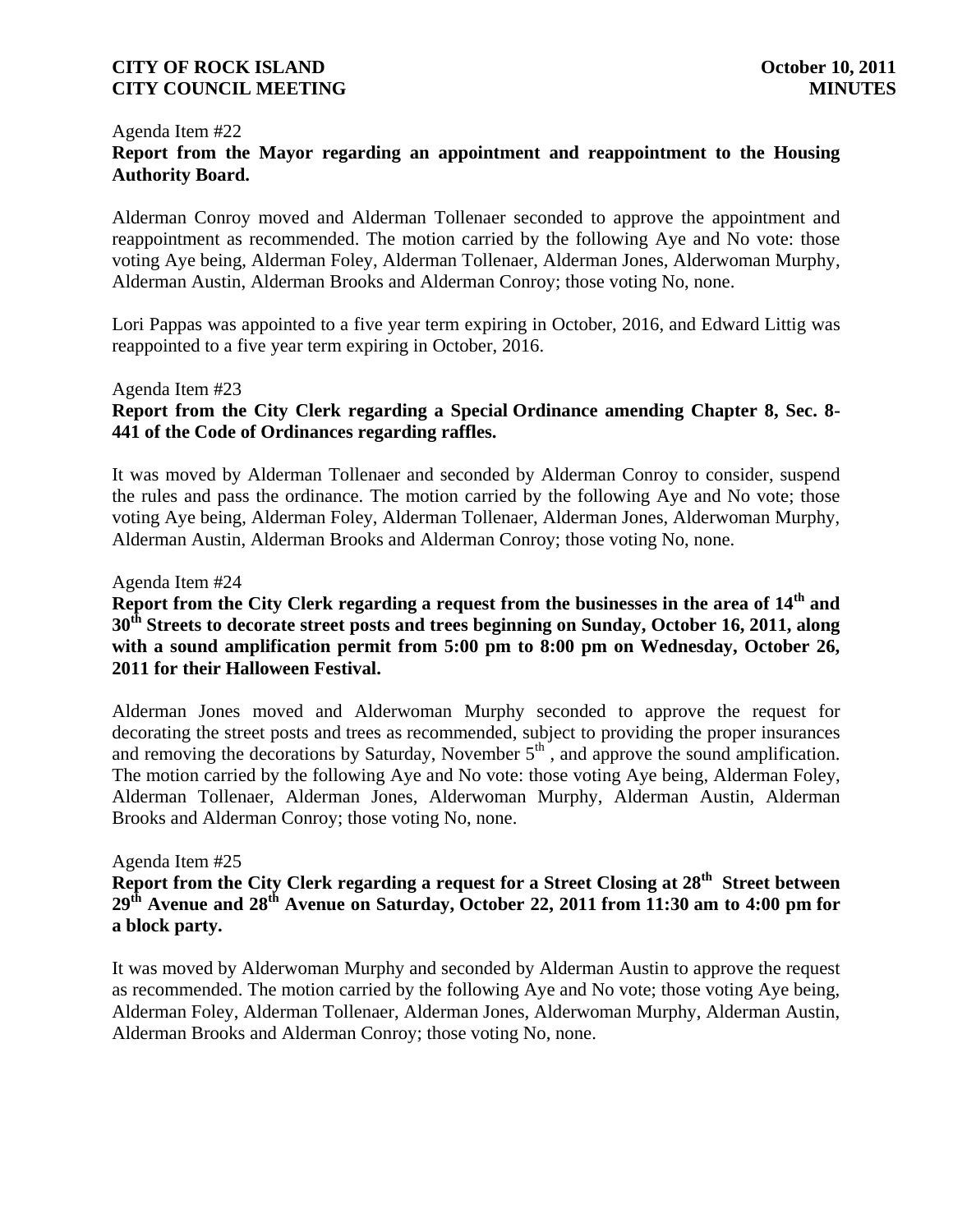Agenda Item #26

**Report from the City Clerk regarding a request for a Sound Amplification Permit for Saturday, October 29, 2011 from 6:00 pm to 8:00 pm for a Halloween party at 1313 43rd Street.**

Alderman Foley moved and Alderwoman Murphy seconded to approve the sound amplification permit as recommended. The motion carried by the following Aye and No vote: those voting Aye being, Alderman Foley, Alderman Tollenaer, Alderman Jones, Alderwoman Murphy, Alderman Austin, Alderman Brooks and Alderman Conroy; those voting No, none.

#### Agenda Item #27 **Items from the City Manager's Memorandum Packet.**

Interim City Manager Hawes did not have any items to discuss.

Alderman Austin wished Interim City Manager Hawes Happy Birthday.

Alderman Jones advised that the City is moving forward on creating a plan for the Arsenal Gateway and the Central Neighborhood. Alderman Jones commented that it is a very exciting time for the City. Alderman Jones commented on various prior investments in these areas, which included, QCCA Expo Center, Social Security Administration and Housing Authority offices. In addition, Alderman Jones noted various expansions, new businesses and housing in those areas including, Spirit Partners/Mandus Group expansion, Bent River Brew Pub, Jackson Square housing development and the Botanical Center's Children's Garden.

Alderwoman Murphy reminded everyone to Shop Rock Island. Alderwoman Murphy stated that Fabulous Finds is an antique and resale shop located at  $2715 \times 18^{th}$  Avenue. It was noted that they sell antique toys, jewelry, seasonal décor and a lot of other fun stuff. Alderwoman Murphy noted that they are open on Wednesdays, Thursdays and Fridays from 10:00 a.m. to 7:00 p.m. Alderwoman Murphy encouraged everyone to shop Rock Island.

Alderwoman Murphy challenged everyone to volunteer through Achieve Quad Cities. Alderwoman Murphy stated that it is easy to sign up and volunteer, just go to [www.achieveqc.org.](http://www.achieveqc.org/)

Agenda Item #28 **Other Business**

Timothy Dooling of 832 14 ½ Street voiced concerns regarding civil and police issues.

#### Agenda Item #29 **Executive Session on Personnel and Litigation.**

The Executive Session was held prior to the regular meeting.